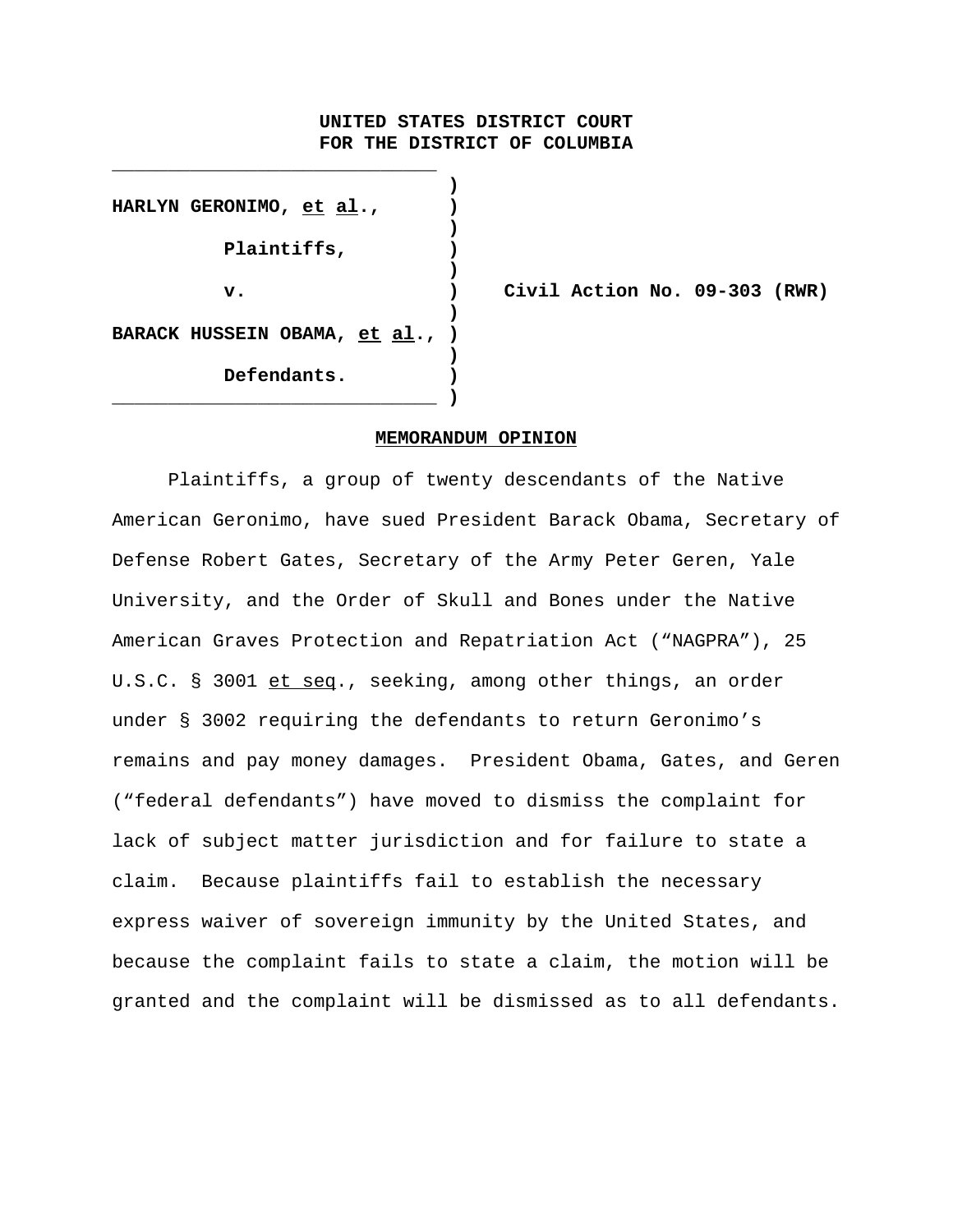## BACKGROUND

The plaintiffs assert that they are lineal descendants of the legendary Apache warrior, Geronimo. (Compl. ¶ 1.) Geronimo surrendered to federal troops in 1886. He was held prisoner in Florida and Alabama, and eventually was transferred to Fort Sill, Oklahoma where he was buried "in the dress of a chief with his possessions" upon his death. (Id. ¶¶ 28-29, 31, 40.) According to the complaint, in 1918 or 1919, a group of Yale University students who were members of the organization named the Order of Skull and Bones opened the tomb of Geronimo and removed his skull, other bones, and items that were buried with Geronimo's body, eventually transporting them to the Order's premises on the Yale campus.  $(\underline{Id.} \P 43.)$  The plaintiffs seek an order under 25 U.S.C. § 3002 stating that they are Geronimo's lineal descendants entitled to Geronimo's remains, requiring defendants to surrender any such objects they possess, and awarding money damages to the plaintiffs for wrongful seizure and possession of the remains.<sup>1</sup> (Id.  $\P\P$  44-47.)

The federal defendants have moved to dismiss under Federal Rule of Civil Procedure 12(b)(1) for lack of subject matter jurisdiction, arguing that the federal government has not waived

-2-

<sup>1</sup> Intervenor-plaintiffs Robert Geronimo and other lineal descendants of Geronimo have intervened to argue that, in accordance with Apache custom, Geronimo's gravesite should not be disturbed. (Intervenor Pls.' Response to Mot. to Dismiss, at 1- 2.)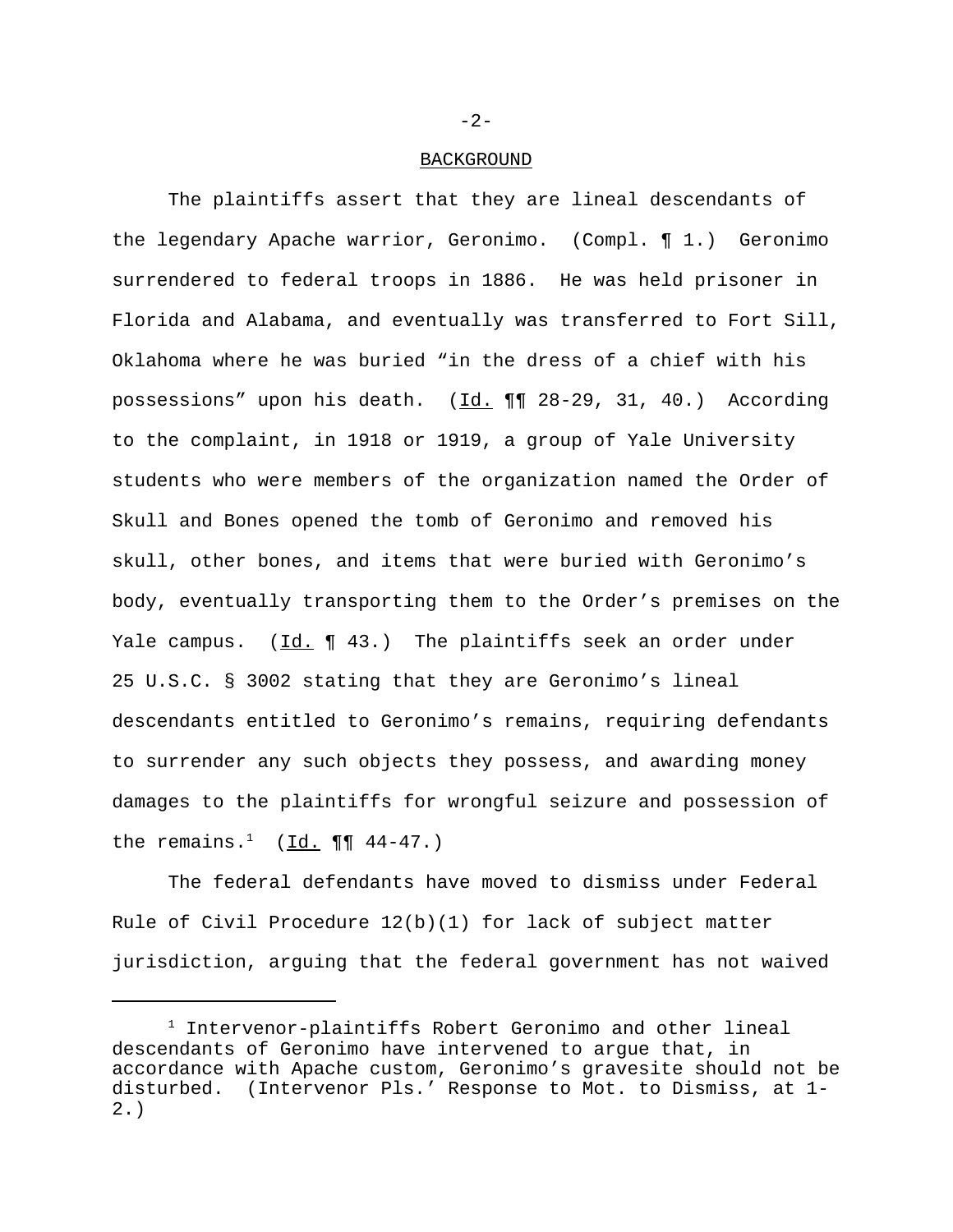sovereign immunity for cases arising under NAGPRA and the plaintiffs failed to allege any other waiver of sovereign immunity. They also move to dismiss under Rule 12(b)(6) for failure to state a claim, asserting that § 3002 does not apply to ownership or control of Native Americans' remains and funerary objects that were discovered on federal lands before November 16, 1990, and that the plaintiffs fail to allege a discovery after that date. (Defs.' Mem. in Supp. of Mot. to Dismiss ("Defs.' Mem.") at 1-3, 7, 11, 13.) The plaintiffs and intervenorplaintiffs counter that NAGPRA does contain a waiver of sovereign immunity, and that construing it to lack a waiver of sovereign immunity would emasculate NAGPRA. (Intervenor Pls.' Response to Mot. to Dismiss at 3-6; Pls.' Opp'n to Mot. to Dismiss ("Pl's Opp'n") at 6-8.)

#### DISCUSSION

"In reviewing a motion to dismiss for lack of subject matter jurisdiction, a court 'accepts as true all of the factual allegations contained in the complaint[.]'" Teton Historic Aviation Found. v. U.S. Dep't of Def., 686 F. Supp. 2d 75, 78 (D.D.C. 2010) (quoting Peter B. v. CIA, 620 F. Supp. 2d 58, 67 (D.D.C. 2009)) (some internal quotations omitted). "The plaintiff bears the burden of establishing that the court has jurisdiction over a claim." Teton Historic Aviation Foundation, 686 f. supp. 2d at 78. For a complaint to survive a motion to

-3-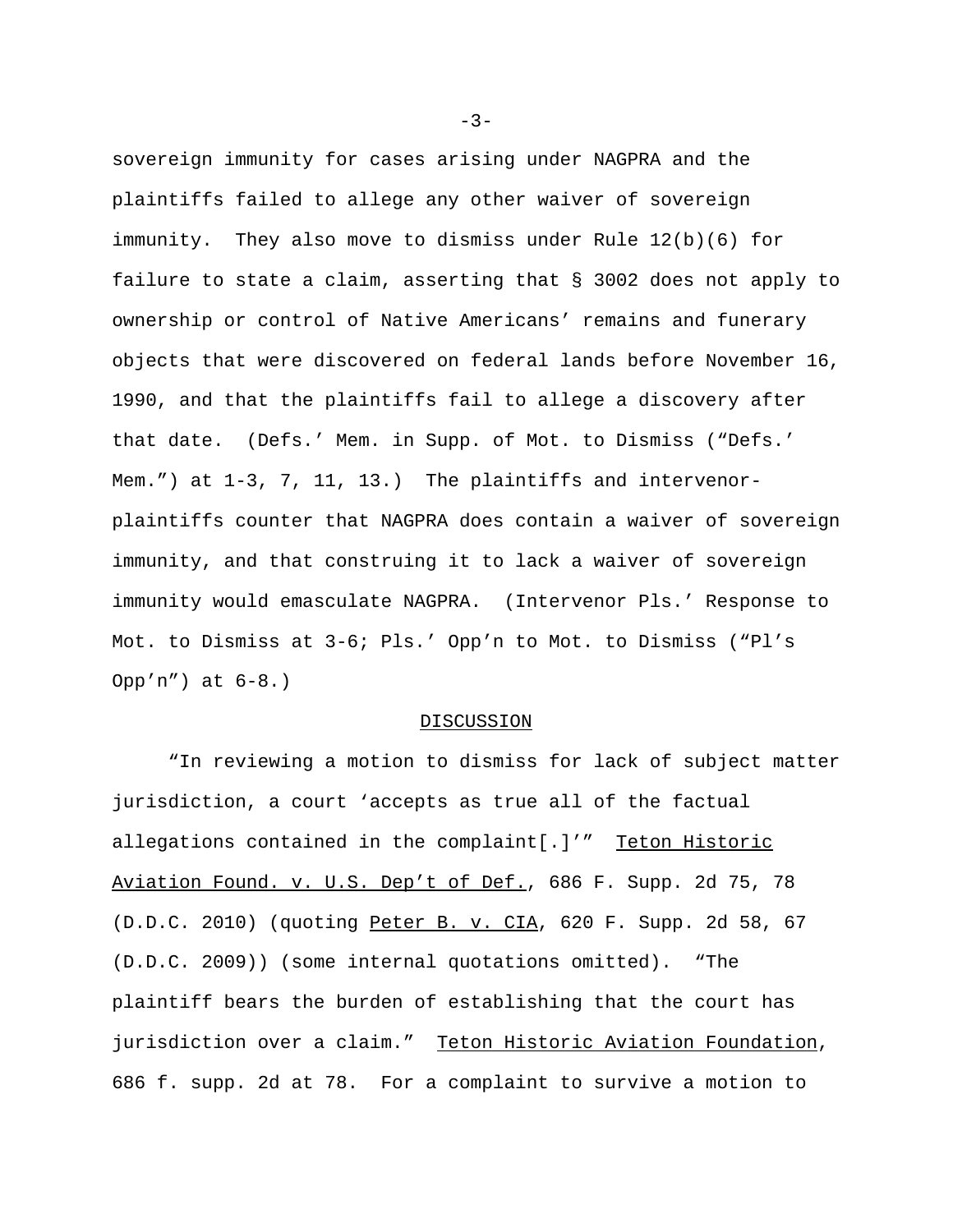dismiss for failure to state a claim upon which relief can be granted, the "complaint must contain sufficient . . . factual content that allows the court to draw the reasonable inference that the defendant is liable for the misconduct alleged." Ashcroft v. Iqbal, 129 S. Ct. 1937, 1949 (2009) (citing Bell Atlantic Corp. v. Twombly, 550 U.S. 544, 556 (2007)).

"The Federal Government cannot be sued without its consent." United States v. Navajo Nation, 129 S. Ct. 1547, 1551 (2009). Such consent to suit cannot be inferred or "'implied but must be unequivocally expressed.'" Franconia Assocs. v. United States, 536 U.S. 129, 141 (2002) (quoting United States v. King, 395 U.S. 1, 4 (1969)); Strong-Fisher v. Lahood, 611 F. Supp. 2d 49, 53 (D.D.C. 2009). "Jurisdiction over any suit against the Government requires a clear statement from the United States waiving sovereign immunity . . . together with a claim falling within the terms of the waiver.'" Cartwright Int'l Van Lines, Inc. v. Doan, 525 F. Supp. 2d 187, 194 (D.D.C. 2007) (quoting United States v. White Mountain Apache Tribe, 537 U.S. 465, 472 (2003)). A court lacks subject matter jurisdiction to hear a claim filed against the government that does not fall within the scope of a waiver of sovereign immunity. See P&V Enterprises v. United States Army Corps of Eng'rs, 516 F.3d 1021, 1026-1027 (D.C. Cir. 2008); Ballard v. Holinka, 601 F. Supp. 2d 110, 121

 $-4-$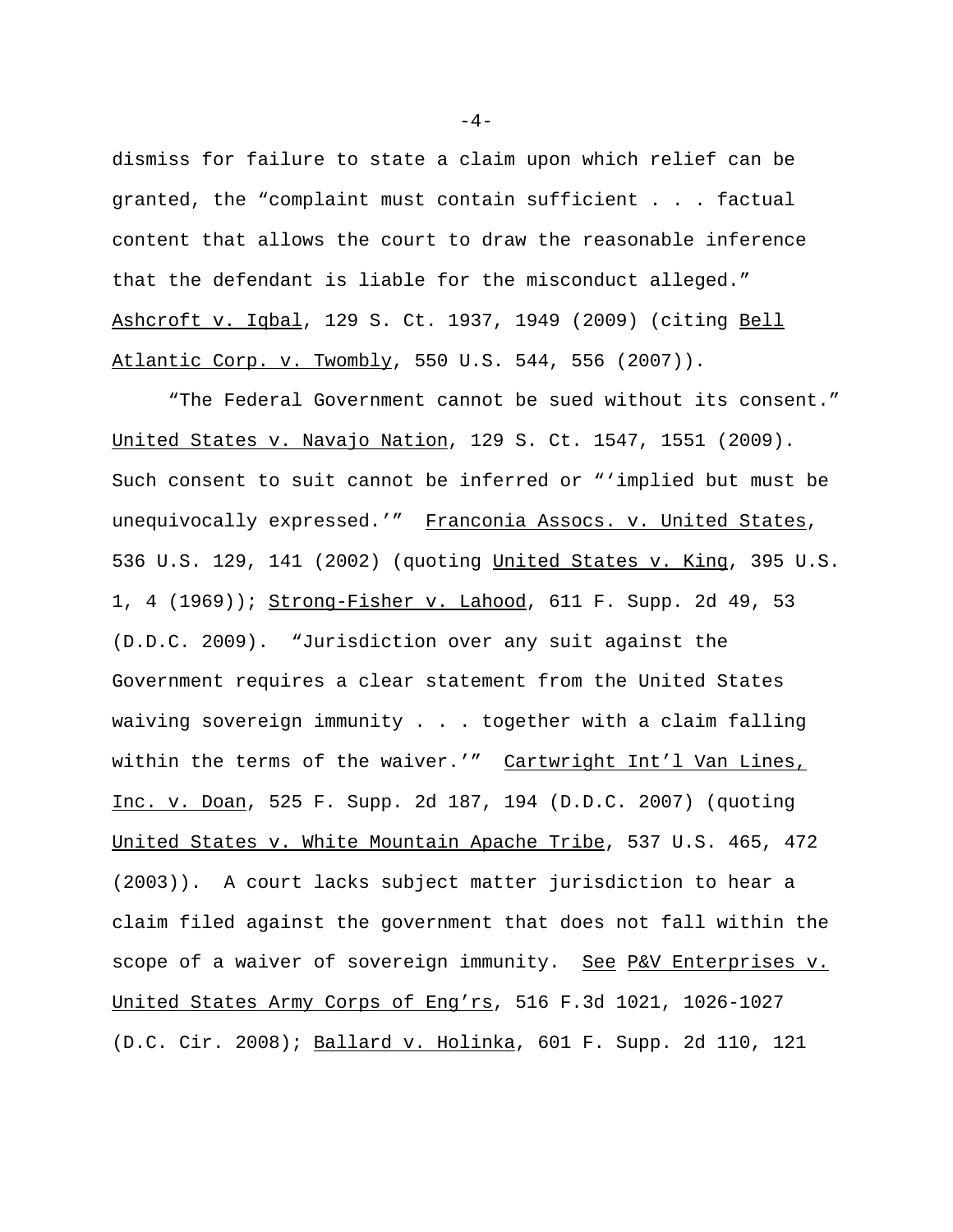(D.D.C. 2009) (noting that sovereign immunity is jurisdictional in nature).

NAGPRA, which was enacted in 1990, "safeguards the rights of Native Americans by protecting tribal burial sites and rights to items of cultural significance to Native Americans." Pueblo of San Ildefonso v. Ridlon, 103 F.3d 936, 938 (10th Cir. 1996). "Cultural items protected under NAGPRA include Native American human remains, funerary objects, sacred objects, and objects of cultural patrimony."  $\underline{Id.}$ , citing 25 U.S.C. § 3001(3). Plaintiffs bring their complaint under § 3002 (see Am. Compl. ¶ 45), which establishes the priority of ownership of Native American cultural items which are excavated or discovered on federal or tribal lands after November 16, 1990 with the lineal descendants of the decedents, if the lineal decedents can be established. 25 U.S.C. § 3002. A plaintiff alleging a claim of ownership under 25 U.S.C. § 3002 is entitled to bring an action in the district court to seek "such orders as may be necessary to enforce the provisions of th[e] Act." 25 U.S.C. § 3013. However, while § 3013 expressly provides for a private right of action, NAGPRA does not provide a waiver of sovereign immunity. See Rosales v. United States, No. 07-624, 2007 WL 4233060, at \*3 (S.D. Cal. Nov. 28, 2007) (citing San Carlos Apache Tribe v. United States, 272 F. Supp. 2d 860, 886 (D. Ariz. 2003)); see also Monet v. United States, 114 F.3d 1195 (9th Cir. 1997)

-5-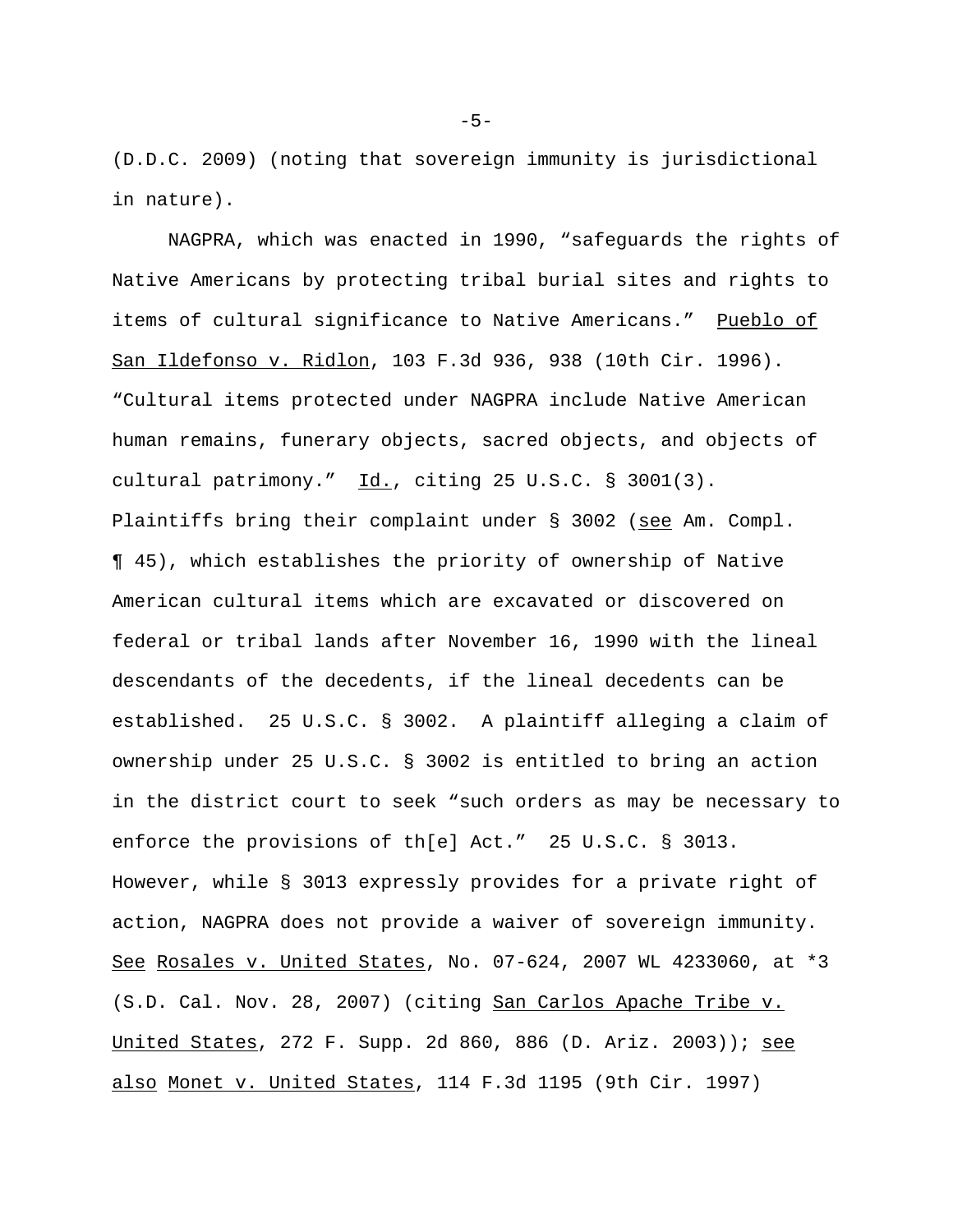(stating that NAGPRA contains no waiver of sovereign immunity and does not apply to remains excavated or discovered before November 16, 1990). As the complaint is pled, it establishes no subject matter jurisdiction over plaintiffs' claim against the federal defendants.

The waiver of sovereign immunity applicable to a claim under NAGPRA is the waiver found within the Administrative Procedure Act ("APA"), 5 U.S.C § 702.<sup>2</sup> <u>See</u> <u>Rosales</u>, 2007 WL 4233060, at \*3. "[T]he APA contains a limited waiver of sovereign immunity." Teton Historic Aviation Found., 686 F. Supp. 2d at 78; see also 5 U.S.C. § 702. Specifically, the APA provides that "action[s] seeking relief other than money damages and stating a claim that an agency or an officer or an employee thereof acted or failed to act in an official capacity [can]not be dismissed nor relief therein denied on the ground that it is against the United States. $13$  5 U.S.C. § 702. As a result, for a claim to arise

-6-

<sup>&</sup>lt;sup>2</sup> The case cited by intervenor plaintiffs, <u>Bonnichsen v.</u> United States, 969 F. Supp. 614, 627 (D. Or. 1997), is not to the contrary. While that court noted in a footnote that "an argument can be made in favor" of the proposition that NAGPRA contains a waiver of sovereign immunity, what the court found was that the plaintiffs could proceed under the waiver of sovereign immunity found in the APA. Bonnichsen, 969 F. Supp. at 627 n.17.

<sup>&</sup>lt;sup>3</sup> The APA's waiver of sovereign immunity does not apply to actions seeking money damages. See Benoit v. United States Dep't of Agric., 608 F.3d 17, 19 (D.C. Cir. 2010) (holding that suits for money damages are not within the limited waiver of sovereign immunity found in the APA). The plaintiffs' claim seeking money damages from all defendants, which does not allege that the claim is being brought under the Federal Tort Claims Act ("FTCA"), 28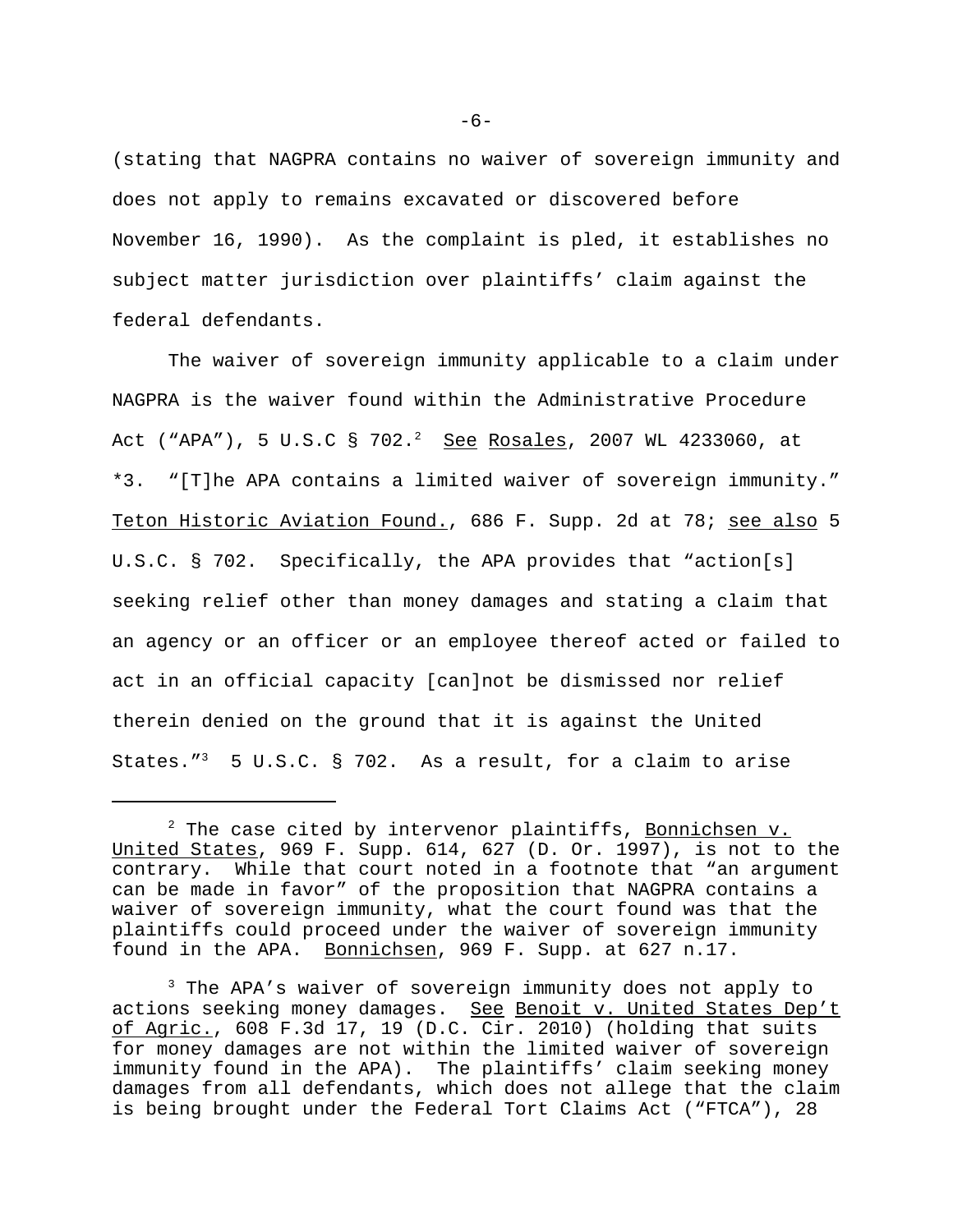under the APA, an individual must allege action on the part of an agency, Lujan v. Nat'l Wildlife Fed'n, 497 U.S. 871, 882 (1990), and must not seek money damages. Teton Historic Aviation Foundation, 686 F. Supp. 2d at 79.

In Rosales, the court dismissed a complaint alleging an APA violation involving NAGPRA where the plaintiffs did not allege that a final agency action had occurred. See Rosales, 2010 WL 4233060, at \*3-4, 10. In that case, the plaintiffs filed suit attempting to enjoin construction projects scheduled to occur on land that they asserted was federally owned due to a ceding of the land to the government by a tribe.  $Id.$  at \*1. The court noted that the plaintiffs "fail[ed] to identify discrete agency inaction in violation of a nondiscretionary duty." Id. at 10.

The plaintiffs' complaint in this case is similarly deficient. It cites no agency action, inaction or involvement at

-7-

U.S.C. 1346(b)(1), would fall outside of the bounds of an APA waiver of sovereign immunity for the federal defendants. Even if the plaintiffs had invoked the FTCA, an FTCA claim cannot be brought "unless the claimant shall have first presented the claim to the appropriate Federal agency and his claim shall have been finally denied by the agency in writing and sent by certified or registered mail." 28 U.S.C. § 2675(a). The plaintiffs have made no showing or allegation that they have presented any claim associated with the allegations contained in their complaint to any agency. See McNeil v. United States, 508 U.S. 106, 113 (1993) (affirming dismissal for lack of subject matter jurisdiction where the petitioner filed his FTCA suit before presenting his claim to the appropriate federal agency); Upshaw v. United States, 669 F. Supp. 2d 32, 45 (D.D.C. 2009) (dismissing for lack of subject matter jurisdiction where plaintiff failed to plead that he presented his claim to the appropriate federal agency).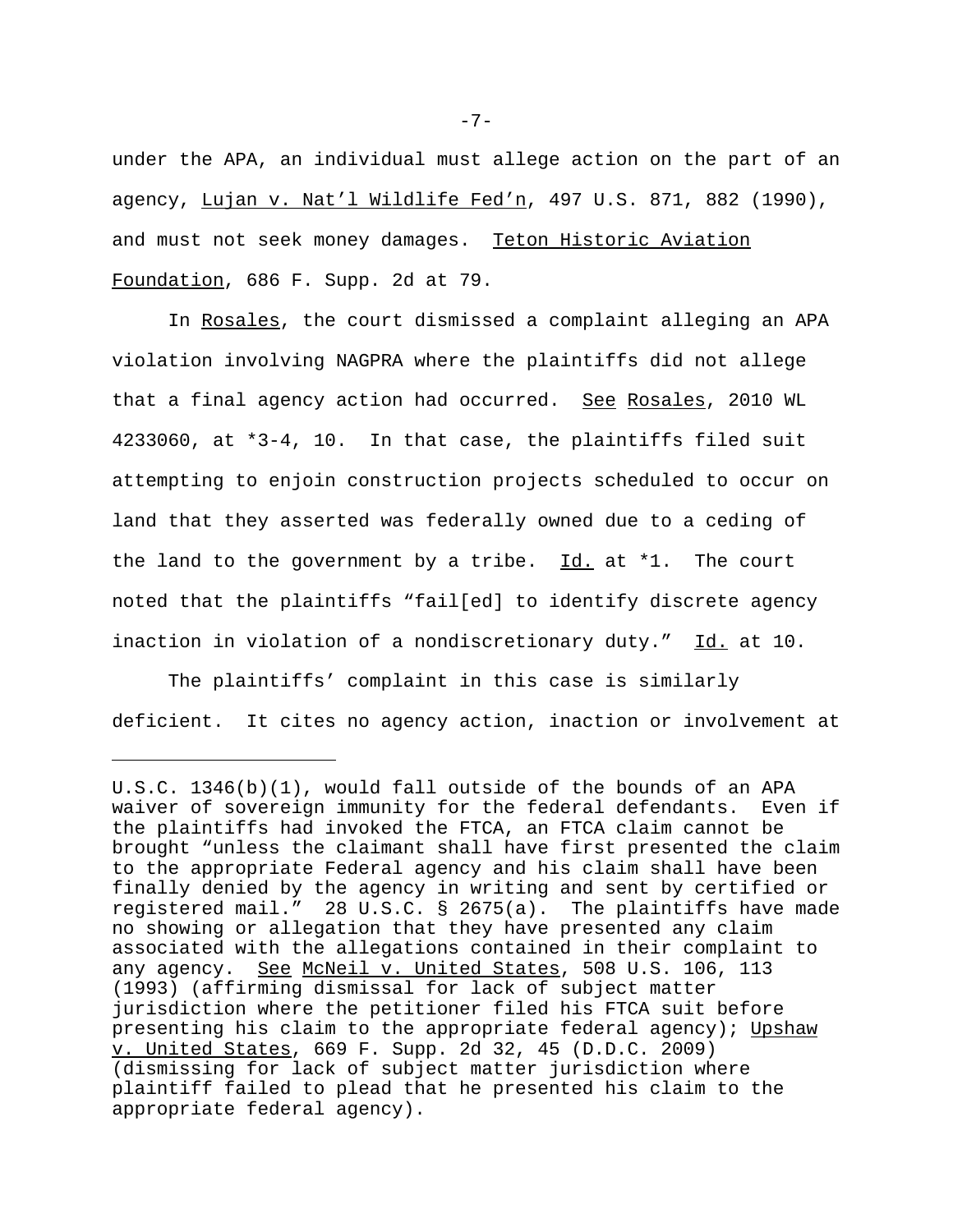all. As a result, plaintiffs have not pled the agency action needed for the APA's waiver of sovereign immunity to apply as a cure to the defect in subject matter jurisdiction. Even if the complaint were to be read to allege a claim under the APA -- a statute the complaint nowhere invokes -- the complaint would have to be dismissed for failure to state a claim. See Smith v. Harvey, 541 F. Supp. 2d 8, 13 n.4 (D.D.C. 2008) (holding that the plaintiff failed to state an actionable claim under the APA where the plaintiff acknowledged that no final agency action had occurred).

In any event, the complaint does fail to state a claim because it alleges no discoveries after November 16, 1990, the only discoveries to which § 3002 applies. The only alleged discovery or wrongful removal described by the complaint occurred in or around 1918.<sup>4</sup> (See Compl. 1 43.) Because the complaint

<sup>4</sup> To the extent the plaintiffs seek to require the federal defendants to excavate Geronimo's possible burial sites (see Compl. ¶ 1), they cite to no provision of NAGPRA that requires a federal agency to engage in an intentional excavation of possible burial sites. The plaintiffs refer to 25 U.S.C. § 3003, which required federal agencies and museums to create inventories of "holdings or collections of Native American human remains and associated funerary objects." However, the plaintiffs do not point to any authority interpreting this or any other section of NAGPRA as requiring an intentional excavation. Cf. Hawk v. Danforth, No. 06-C-223, 2006 U.S. Dist. LEXIS 58104, at \*1, 4 (E.D. Wisc. Aug. 17, 2006) (granting motion to dismiss where plaintiff sought intentional excavation of possible burial sites under a parking lot, because "[s]imply put, no provision in [NAGPRA] requires a Tribe or anyone else to excavate an area in order to find remains or other artifacts").